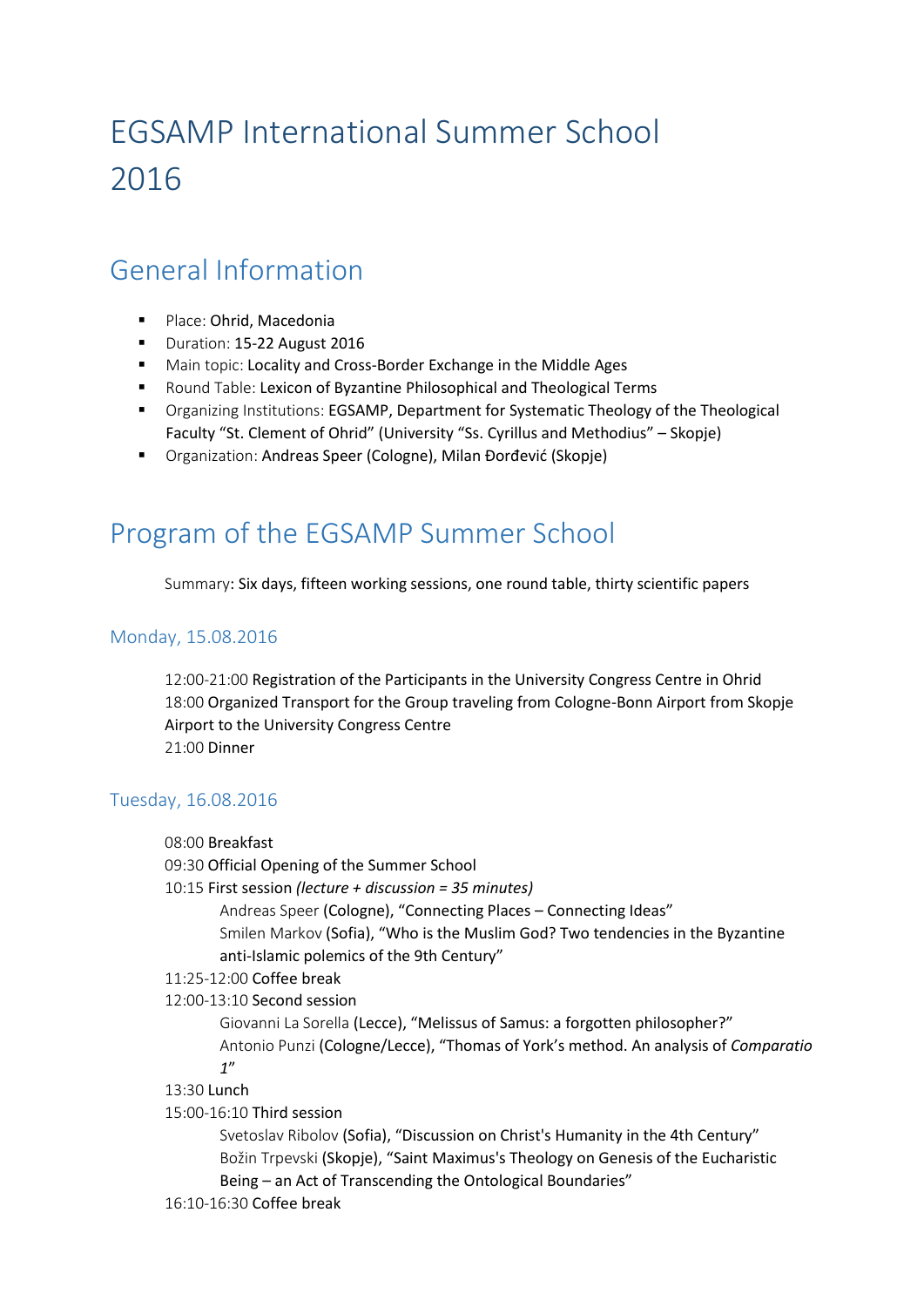#### 16:30-17:40 Fourth session

Sara Ciancioso (Lecce), "The medieval market between the Rhine and the Mediterranean. New findings on Ulrich of Strasbourg's De summo bono and its fortune"

Viktor Ilievski (Skopje), The Topos of Evil: Dissenting Platonists and Plato's Middle Way

19:30 Dinner

#### Wednesday, 17.08.2016

- 07:00 Breakfast
- 09:00-10:10 Fifth session

Francesca Bonini (Cologne/Lecce), "Against Thomas' adversaries: William of Peter of Godin defending the doctrines of Aquinas"

Eleonora Andriani (Cologne/Lecce), "The Prologue to the Liber Introductorius of Michael Scot: new perspectives"

- 10:10-10:30 Coffee break
- 10:30-11:40 Sixth session

Federica Ventola (Lecce), "God's foreknowledge, omnipotence and providence in Durandus of Saint-Pourçain's Sentences Commentary"

Simeon Mladenov (Sofia), "The Definition of Human Nature According to the Texts of Anselm of Canterbury"

#### 13:00 Lunch

15:00-16:10 Seventh session

Evelina Miteva (Cologne), "Climata et temperamenta: The Human between Universal Nature and Local Conditions in the Anthropology of Albert the Great" Mario Liconsole (Lecce), "Albert the Great on alchemy: the third book of the *De* 

*mineralibus*

- 16:10-16:30 Coffee break
- 16:30-17:40 Eighth session

Lars Reuke (Cologne), "Human, Animal and Plant Soul. Boundaries in Albert the Great's Natural Philosophy"

Marilena Panarelli (Lecce), "The Concept of *humidum radicale* as Instrument to Investigate Nature: from Ancient Greece to Albert the Great"

19:30 Dinner

#### Thursday, 18.08.2016

- 07:00 Breakfast
- 08:30 Transport to the old city of Ohrid

*The following sessions are to be held in the Macedonian Academy of Sciences and Arts in Ohrid* 09:00-10:10 Ninth session

Mikail Khorkov (Moscow), "Zu Heinrich Seuses Autorschaft des Minnebüchleins im Lichte der lateinischen Version dieses Werkes"

Diana Di Segni (Cologne), "Dialoguing with the Other. For a history of the dialogue among religions in the Middle Ages"

- 10:10-10:30 Coffee break
- 10:30-11:40 Tenth session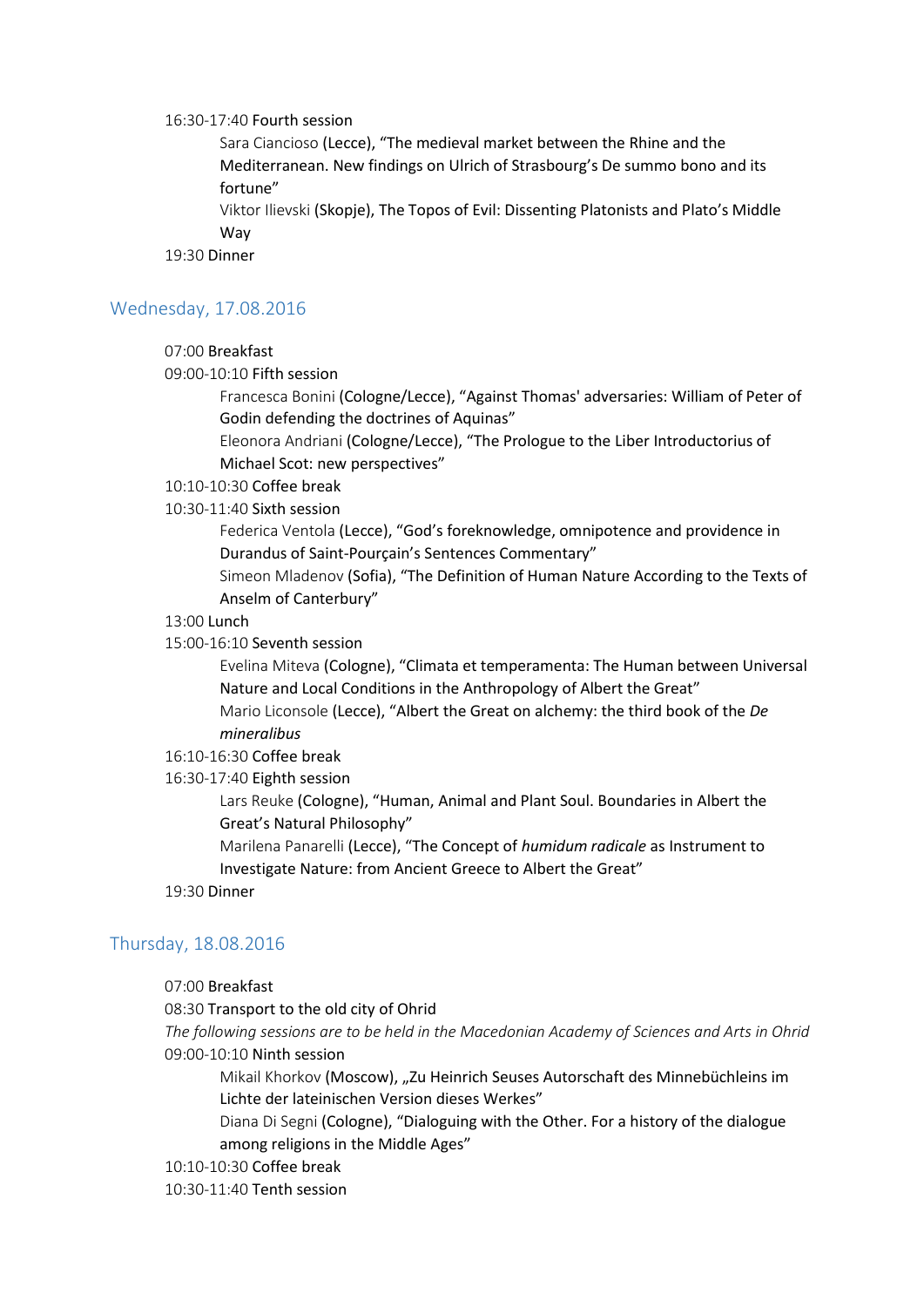Mikonja Knežević (Kosovska Mitrovica), "The Diffusion of Hesychastic Ideas in Medieval Serbia: The Case of Nikon of Jerusalem"

Risto Solunčev (Skopje), "Ontology of Time as a Deconstruction of the Space in Byzantine Music"

12:00-14:00 Tour in the Old City of Ohrid

14:00 Free Afternoon

19:30 Dinner

#### Friday, 19.08.2016

07:00 Breakfast

07:30 Departure from Ohrid to Skopje Airport (for the participants who are leaving) 09:00-10:10 Eleventh Session

Arina Simonian (Moscow), "Philosophisch-theologische Aspekte der Seelenlehre in dem mystischen Traktat, Über die Messe und ihre Wirkungen in der minnenden Seele'"

Stefan Cvetanovski (Skopje), "The question of Divine right: Soteriology according to Anselm of Canterbury"

- 10:10-10:30 Coffee break
- 10:30-11:40 Twelfth Session

Slava Yanakieva (Sofia), "Representational Theology of Exorcism and Co-inherence in Digby Mary Magdalene and Elsewhere"

Giorgos Karasarlidis (Skopje), "The Neoplatonical Profile of Justinian I – Overview and Perspecitives of the Philosopher King"

- 13:00 Lunch
- 15:00-16:10 Thirteenth Session

Illya Bey (Kiev), "The Byzantine Cosmological Views and Their Reception in Slavia orthodoxa"

Kirče Trajanov (Skopje), "The Iconoclastic Theology between Christology and Dualism"

- 16:10-16:30 Coffee Break
- 16:30-17:35 Fourteenth Session

Ivan Dodovski (Skopje), "From *Catachresis* to *Perichoresis*: Reconsidering the Intercultural Relations in the Balkans"

Marija Manasievska (Skopje), "The 'Alexiad' by Anna Komnene - translation, linguistic and literary analysis of the work"

19:30 Dinner

#### Saturday, 20.08.2016

- 07:30 Breakfast
- 09:00-10:10 Fifteenth Session

Kalin Yanakiev (Sofia), Two Aeons Doctrine and Its Ecclesial Perception According to the Byzantine Church Fathers (IV-VIII cent.)

Georgi Kapriev (Sofia), "Das Ost-West-Netz und seine virtuelle Bibliothek. Ein Fall: Hugo Eterianus und die Synode in Konstantinopel von 1166"

10:10-10-30 Coffee break